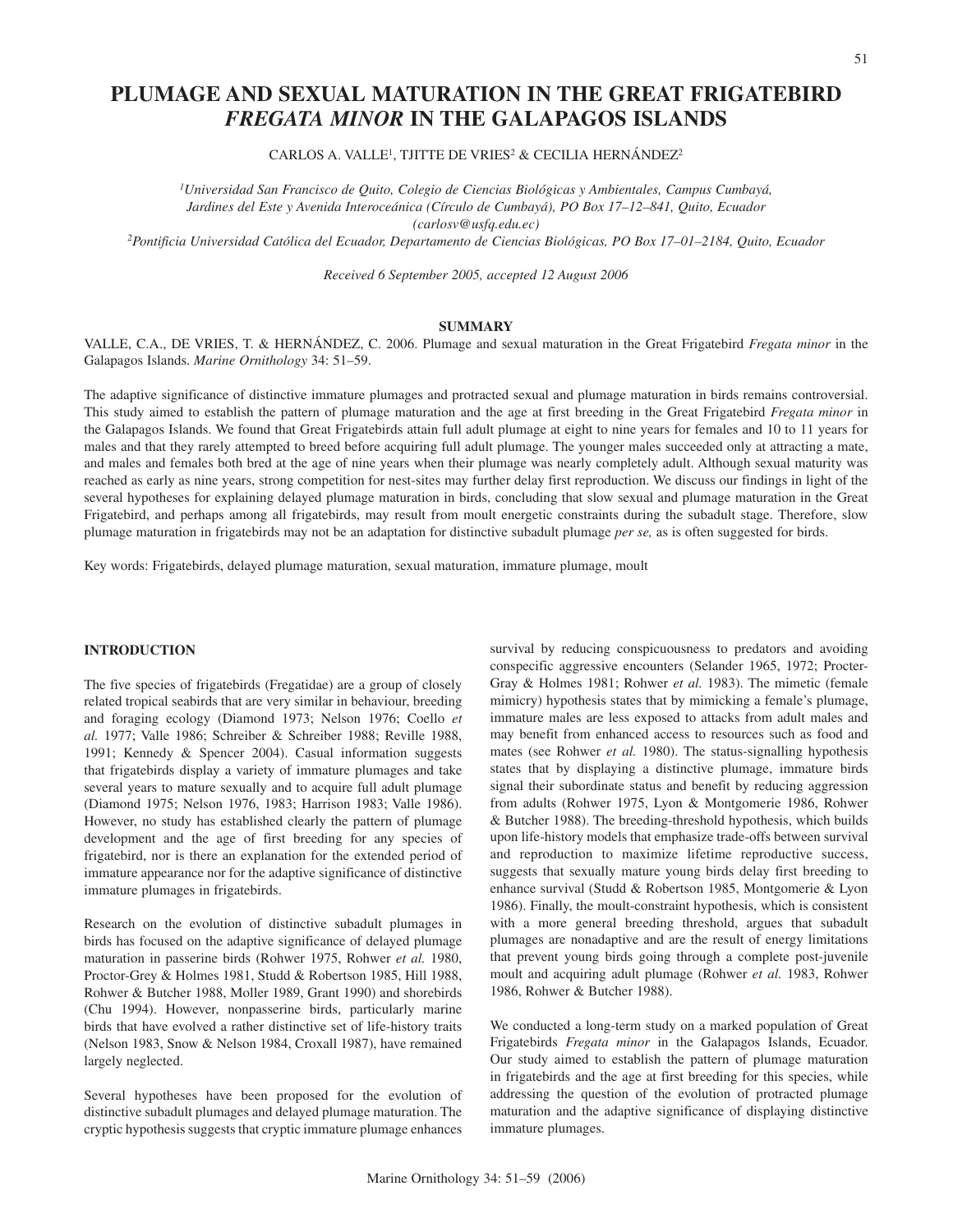

**Fig. 1.** The distribution of breeding colonies of Great Frigatebirds in the Galapagos Islands, showing the study sites at Darwin Bay (Genovesa Island) and Pitt Islet (off San Cristóbal Island) (modified from Valle 1986).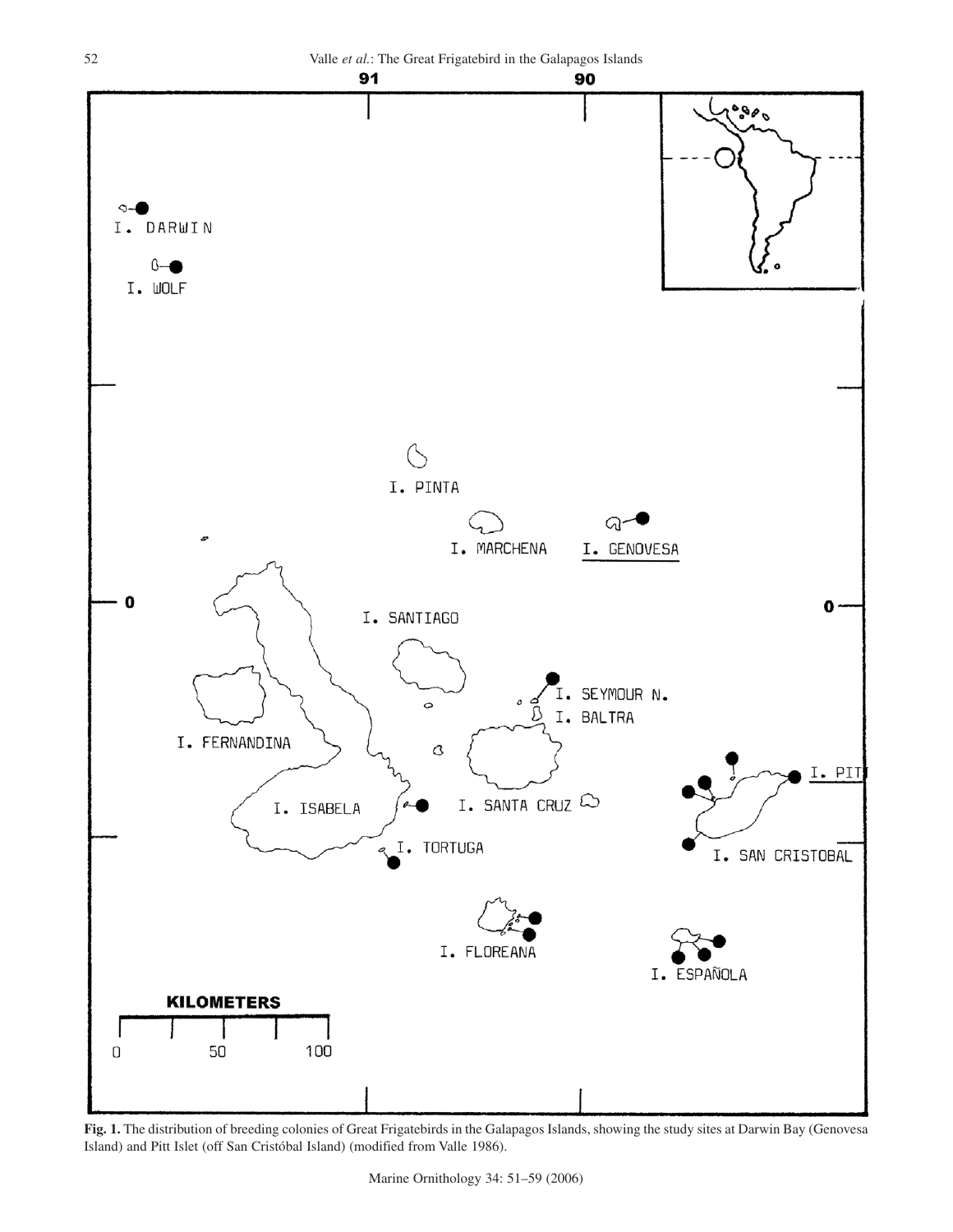### **STUDY AREA AND METHODS**

We studied Great Frigatebirds on the Galapagos Islands at Darwin Bay, the largest breeding colony on Genovesa (Tower) Island, and at Pitt Islet near San Cristóbal Island (Fig. 1) where T. de Vries and coworkers (unpubl. data) had banded 294 Great Frigatebirds as nestlings or fledglings (dependent juveniles hatched the previous calendar year) from 1975 to 1983. Darwin Bay has an annual breeding population of about 200 pairs of Great Frigatebirds that is relatively isolated from the other breeding groups scattered through the 17 km² of the island (for a detailed description of Genovesa, see Grant & Grant 1980). Pitt Islet is a 0.5-ha basaltic rock about 0.4 km off the northwest coast of San Cristóbal Island, with an annual breeding population of about 40 pairs.

From July 1983 to November 1984, we conducted systematic searches for banded birds at the two main study colonies. During that period, and occasionally thereafter, we also searched for banded birds at least once at each of the breeding colonies of Great Frigatebirds within the Galapagos Islands. Frigatebirds were captured by hand or by placing a light bamboo pole between their wings when they were sitting at the nest, sitting on low bushes or roosting on cliffs. For each captured bird, we recorded sex, morphometrics and the moulting status of the flight feathers (primaries and rectrices). Sex was determined by bill size (males ≤ 100 mm ≥ females—Diamond 1975, Coello *et al.* 1977). For 70 frigatebirds in immature plumage, including 12 of known age, we made a sketch of the body plumage and described it in detail.

We quantified the plumage stage of immature frigatebirds by scoring the plumage of the following body areas: (1) head, including crown, nape and sides of the head; (2) neck, including chin, throat hindneck and foreneck; (3) breast; and (4) belly, including sides, flanks and

# **TABLE 1**

**Great Frigatebirds in adult and immature plumage captured between July 1983 and November 1984 while searching for birds banded as nestlings or dependent fledged juveniles (nestlings of the previous calendar year) from 1975 to 1983 in the Galapagos Islands**

|                       |                   | <b>Genovesa Island</b>   |              | Other Total |      | Recapture                          |  |
|-----------------------|-------------------|--------------------------|--------------|-------------|------|------------------------------------|--|
|                       | Darwin<br>Bay     | <b>Other</b><br>colonies | <b>Islet</b> | islands     |      | of birds<br>banded as<br>juveniles |  |
| Adult<br>plumage      | 3680              | 1227                     | 38           | 369         | 5314 | 3                                  |  |
| <b>Adults</b><br>(BR) | 450               | 1040                     | 38           | 347         | 1875 | 3                                  |  |
| Adults<br>(NB)        | 3230 <sup>a</sup> | 187 <sup>a</sup>         | $\theta$     | 22          | 3439 | 0                                  |  |
| Immature<br>plumage   | 150               | 75                       | 70           | 25          | 320  | 9                                  |  |
| Total                 | 3830              | 1302                     | 108          | 394         | 5634 | 12                                 |  |

a Estimate based on the total number of captures (Darwin Bay

 $= 3800$ ; other colonies  $= 220$ ) during eight two-week to three-week capturing sessions and assuming a recapture rate of 15% among nonbreeding adult Great Frigatebirds (C.A. Valle unpubl. data).

central belly. The score for each area was assigned according to the percentage of white or rusty juvenile plumage replaced by black, as follows:

- • 0: completely white or rusty, the typical juvenile plumages at the time frigatebirds fledge
- 1:  $\leq$ 25% black
- 2: 26%–50% black
- 3: 51%-75% black
- 4:76%-99% black
- 5: 100% black

The total plumage-score (0–20) for each bird was computed as the sum of the four body area scores. We constructed the basic pattern of plumage maturation by regressing plumages scores against age and by sequentially arranging the plumage sketches of the 12 birds of known age. Then the sketches of 58 other immature birds of unknown age were visually fitted, according to their total plumage score, within the basic pattern to produce a scheme of plumage change. We used this visual scheme to derive a basic pattern of plumage maturation.

# **RESULTS**

From July 1983 to November 1984, we captured more than 5000 Great Frigatebirds in adult plumage and 320 in immature plumage (Table 1). Among the captured birds we found 12 (4.1%) of the 294 frigatebirds banded as nestlings or fledglings from 1975 to 1983 (Table 2). Three of the latter birds (one female and two males) were nine years of age, had a nearly or already full adult plumage, and corresponded to nestlings from the 1974 cohort banded at Pitt Islet (Table 3). The other nine birds, whose age ranged from one and a half to six years, displayed a variety of immature plumages.

#### **TABLE 2**

**Great Frigatebirds banded (B) as nestlings or dependent fledged juveniles in the Galapagos Islands from 1975 to 1983 and the number recaptured (R) among more than 5000 birds in adult and 320 in immature plumage captured throughout the Galapagos Islands between July 1983 and November 1984 (see Table 1)**

| Year of      | <b>Genovesa</b> |                |    | <b>Pitt Islet</b> |     | <b>Total</b>   |  |
|--------------|-----------------|----------------|----|-------------------|-----|----------------|--|
| hatching     | B               | R              | B  | R                 | B   | R              |  |
| 1974         | 11              | $\overline{0}$ |    |                   | 11  | $\overline{0}$ |  |
| 1975         |                 |                | 46 | 3                 | 46  | 3              |  |
| 1976         | 7               | $\Omega$       |    |                   | 7   | $\overline{0}$ |  |
| 1977         | 42              | 1              |    |                   | 42  | 1              |  |
| 1978         | 7               | $\Omega$       |    |                   | 7   | $\overline{0}$ |  |
| 1979         | 43              | $\theta$       | 22 | 2                 | 65  | $\overline{2}$ |  |
| 1980         | 1               | $\theta$       |    |                   | 1   | $\overline{0}$ |  |
| 1981         | 51              | $\overline{4}$ |    |                   | 51  | 4              |  |
| 1982         | 40 <sup>a</sup> | 1              | 24 | 1                 | 88  | $\overline{2}$ |  |
| <b>TOTAL</b> | 202             | 6              | 92 | 6                 | 294 | 12             |  |

<sup>a</sup> The number of juveniles banded in 1983 (cohort born in 1982) was 64. However, 20 of then died at the nest site, presumably from starvation because of the impact of El Niño 1982/1983 (Hernández & de Vries 1985, Valle 1985, Valle *et al.* 1987).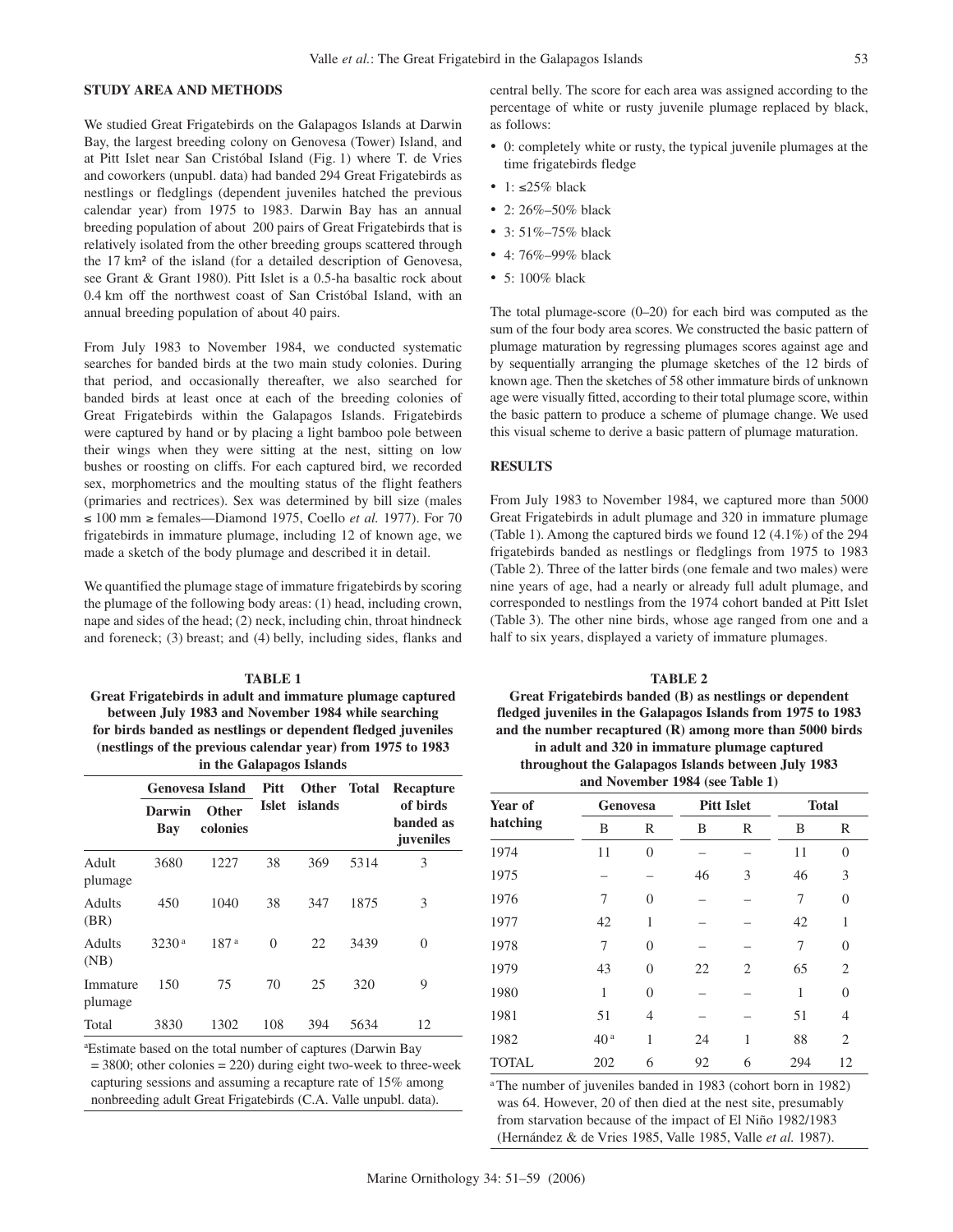# **Adult and juvenile plumage patterns**

The plumage description of adult and immature (juvenile and subadult) Great Frigatebirds that follows is based on our own observations, and adds to general descriptions to be found elsewhere (Nelson 1976, Harrison 1983).

Adult Great Frigatebirds are sexually dimorphic in both size and plumage colour. Males are smaller than females and are entirely black, with a tuft of longer lanceolate green-iridescent feathers on their back and scapula region that turns brighter during the mating season and early in the breeding cycle. Males tending fledged juveniles (six months or older) have duller, browner overall plumage and fewer iridescent feathers. A similar pattern is also reported for Great Frigatebirds in the Hawaiian Archipelago (Dearborn & Anders in press, D.C. Dearborn unpubl. data). A brown wing bar and small brown dots on the axils are diagnostic features that, in the Galapagos Islands, allow us to distinguish the Great Frigatebirds from the larger and more shiny-black males of Magnificent Frigatebirds *F. magnificens.* Females are mostly dull black, have a white breast, greyish-white chin and throat, and lack the longer lanceolate feathers on their back. Orbital rings are black in males and red in females.

Juveniles are sexually monomorphic in plumage, typically characterized by a white—although variably rust-stained—head, neck, breast and belly. The rest of the body plumage is dull black as in adult females, but displays a noticeable whitish-brown wingbar. The juvenile plumage is fully acquired (i.e. all down has been replaced by feathers) when birds are five and a half to six months old. The orbital ring is green-blue in all birds in juvenile plumage.

We recognize two juvenile plumage-stages. Juvenile I stage, lasting up to 1.5 years of age, is characterized by heavily rust-stained white plumage areas and by a diffuse reddish-brown breast-belt noticeable at the time of fledging. The rust colour at this age is a diagnostic feature that distinguishes juvenile Great Frigatebirds from the unstained, white-headed juvenile Magnificent Frigatebirds. Juvenile II stage, lasting up to two and a half to three years of age, has a white-headed appearance, because the rust colour has largely faded from the head and neck.

#### **Subadult plumages and plumage maturation**

The derived pattern of plumage maturation (see "Methods") based primarily on 12 birds of known age (Table 3) showed that, in the Great Frigatebird, plumage maturation is clearly age-related (Fig. 2), displaying a continuous sequence of transitional plumages rather than truly distinctive subadult plumage stages. Fig. 3 depicts juvenile, adult and five sequential subadult plumage stages that summarize the entire pattern of plumage maturation.

The first changes on the typical juvenile plumage (juvenile I) involve a gradual fading of rust-coloured feathers of head and neck, starting at the age of one and a half years. These changes on the juvenile appearance become noticeable in the field when birds are two and a half to three years old, when much of the rust colour has disappeared and almost imperceptible black speckles appear around the eyes. Although most of the rust colour usually disappears by the end of the third year, some individuals, particularly females, may retain traces of rust colour on the breast until age eight or nine years.

**TABLE 3 Plumage description of the 12 immature (juvenile and subadult) Great Frigatebirds recaptured between July 1983 and November 1984 that were previously banded as nestlings or juveniles in the Galapagos Islands**

| Age<br>(years) | <b>Sex</b>   | plumage        | <b>Total</b> Body plumage description                                                                                                                                                                                                                                                                          |
|----------------|--------------|----------------|----------------------------------------------------------------------------------------------------------------------------------------------------------------------------------------------------------------------------------------------------------------------------------------------------------------|
|                |              | score          |                                                                                                                                                                                                                                                                                                                |
| 1.67           | M            | $\overline{0}$ | Typical juvenile plumage (see plumage description)                                                                                                                                                                                                                                                             |
| 1.70           | M            | $\overline{0}$ | Typical juvenile plumage (moult of primary feathers started)                                                                                                                                                                                                                                                   |
| 1.75           | F            | $\overline{0}$ | Typical juvenile plumage (moult of primary feathers started)                                                                                                                                                                                                                                                   |
| 2.10           | M            | $\overline{0}$ | Typical juvenile plumage (moult of primary feathers started)                                                                                                                                                                                                                                                   |
| 2.10           | M            | $\overline{0}$ | Typical juvenile plumage (moult of primary feathers started)                                                                                                                                                                                                                                                   |
| 2.40           | M            | 2              | Typical juvenile plumage except for less rust colouration and the presence of a few faint, almost inconspicuous,<br>black feathers scattered along the supercilliary region and hind belly (around cloacae); orbital ring green-blue like<br>typical juveniles                                                 |
| 4.75           | F            | 3              | Head white-spotted with black around the eyes, forehead, and eye line; neck and breast completely white and<br>white belly with a few scattered black spots around the cloacae; orbital ring aqua-blue faintly spotted with red                                                                                |
| 5.17           | M            | 5              | Head white, densely spotted with black around the eyes, forehead and eye line; neck and breast completely white and<br>belly about 50% black with mottled appearance; orbital ring green-blue spotted with tiny black dots covering about 20%                                                                  |
| 5.75           | F            | 9              | Head white, black ring around the eyes, black forehead and black eye line extending throughout sides of neck,<br>giving an osprey-like appearance; neck white with black on sides, breast completely white and belly almost<br>completely filled with black; orbital ring aqua-blue about 15% covered with red |
| 9.08           | $\mathbf{F}$ | 14             | Full adult plumage with head completely black and neck mostly black except for white chin and throat; white<br>breast and belly completely black; orbital ring completely red                                                                                                                                  |
| 9.10           | M            | 17             | Head, neck, including chin and throat, and belly completely black; breast white sparsely spotted with black; orbital<br>ring completely black                                                                                                                                                                  |
| 9.20           | M            | 19             | Plumage almost completely black except for whitish breast densely spotted with black; orbital ring completely black                                                                                                                                                                                            |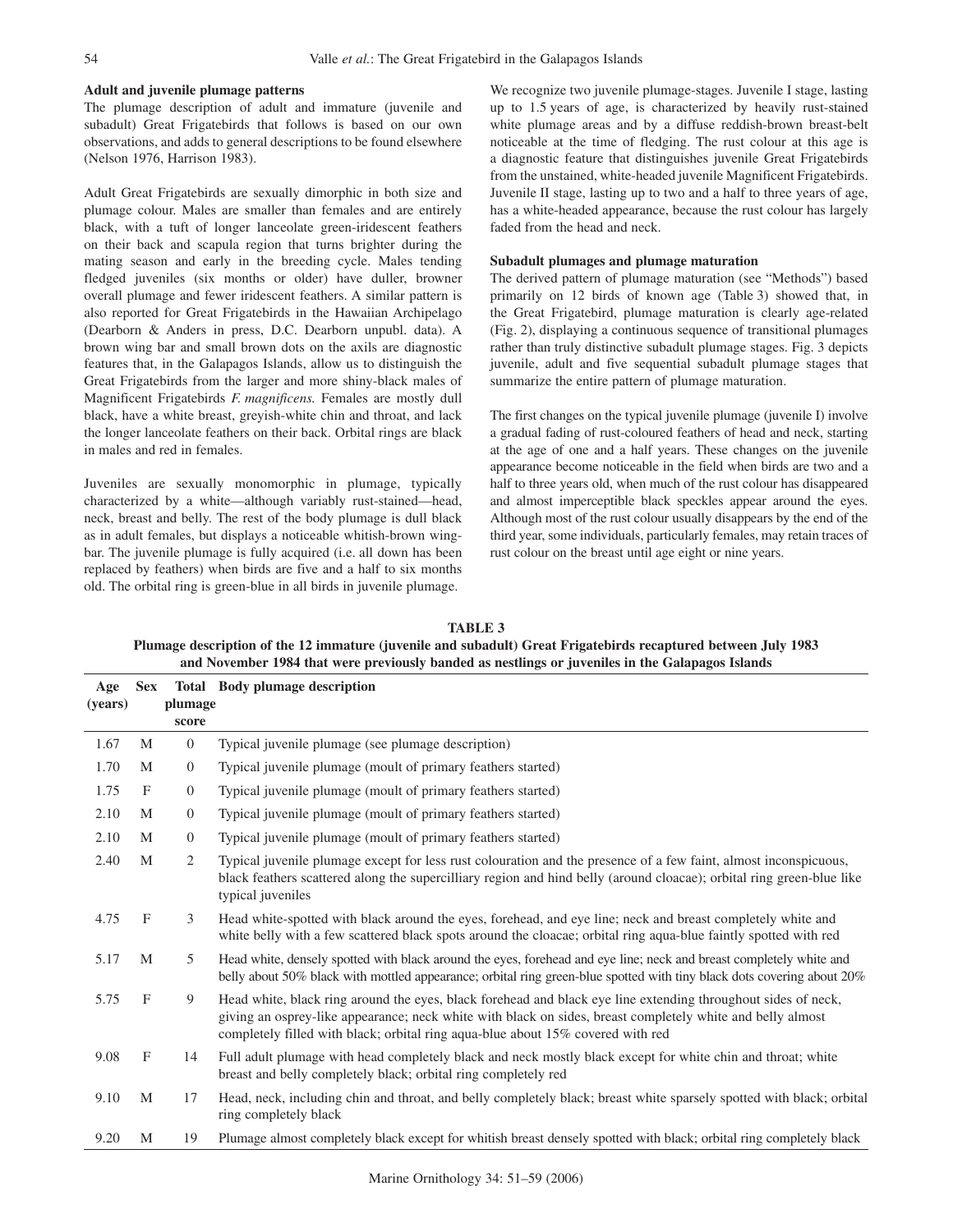Data for Great Frigatebirds on Tern Island, Hawaii, are consistent with the pattern we describe here, showing one young-adult female aged eight years old with tan breast compared with one seven-year-old bird that had already achieved a completely white breast (Table 4).



**Fig. 2***.* The body plumage scores of 12 immature Great Frigatebirds was highly correlated with age (corrected Spearman  $\rho = 0.966$ ,  $P < 0.01$ ,  $n = 12$ ).



**Fig. 3.** The juvenile, adult and the five subadult plumage stages that summarize the pattern of plumage maturation in the Great Frigatebird. Sketches are based on 12 immature birds of known age recaptured during this study (see Table 3). The unstained juvenile at stage II is not depicted.

Replacement of the white juvenile plumage by black feathers occurs throughout two plumage regions, beginning at about the same time on the head, around the eyes and on the hind ventral area, usually around the cloaca. The head moult progresses downward with the head and then the neck changing to black. On the other hand, belly moult progresses forward, with the breast area the last to turn black. Females reach full adult plumage at subadult stage IV (age of eight to nine years), but at that stage, subadult males display a plumage that resembles that of an adult female Great (throat whitish) or a female Magnificent (throat and foreneck blackish) Frigatebird (Fig. 3). The male's breast turns speckled blackish after the bird reaches the age of nine years; thereafter, the moult to greyish, brown or black feathers progresses concentrically. Males that are about 10 years old frequently show a circular or horseshoe-shaped whitish spot in the centre of the breast and attain full adult plumage (breast completely black) when they are about 10–11 years old.

The breast plumage of male Great Frigatebirds in the Hawaiian Archipelago (Table 4) also agrees with the pattern found in the Galapagos Islands and further suggests that some males may retain traces of white feathers on the breast up to 13 years of age.

**TABLE 4 Plumage description (breast colour) of 14 male and four female Great Frigatebirds a recaptured during three field seasons in 1998, 2000 and 2005 on Tern Island, French Frigate Shoals, Northwestern Hawaii Islands (D.C. Dearborn unpubl. data)**

| Age<br>(years) | <b>Breast</b><br>colour           | Capture<br>(calendar year) |
|----------------|-----------------------------------|----------------------------|
| Males          |                                   |                            |
| >30            | Black, brown or grey              | 1998-2005                  |
| 15             | <b>Black</b>                      | 2005                       |
| 15             | Blackish brown                    | 2005                       |
| 15             | Greyish black                     | 2005                       |
| 14             | Blackish brown                    | 2005                       |
| 14             | Greyish black                     | 2005                       |
| 13             | <b>Black</b>                      | 2000                       |
| 13             | Greyish white                     | 2000                       |
| 10             | White mottled with white and grey | 2000                       |
| 10             | Whitish                           | 1998                       |
| 10             | Whitish                           | 1998                       |
| 9              | Greyish white                     | 2005                       |
| 9              | Greyish white                     | 2000                       |
| 9              | Mostly solid white                | 1998                       |
| 7              | Mostly solid white                | 1998                       |
| Females        |                                   |                            |
| 35             | White                             | 1998                       |
| 9              | White                             | 1998                       |
| 8              | Tan                               | 1998                       |
| 7              | White                             | 1998                       |

<sup>a</sup>Birds were banded as nestlings by the United States Fish and Wildlife Service in the 1960s and from 1988 to 1991.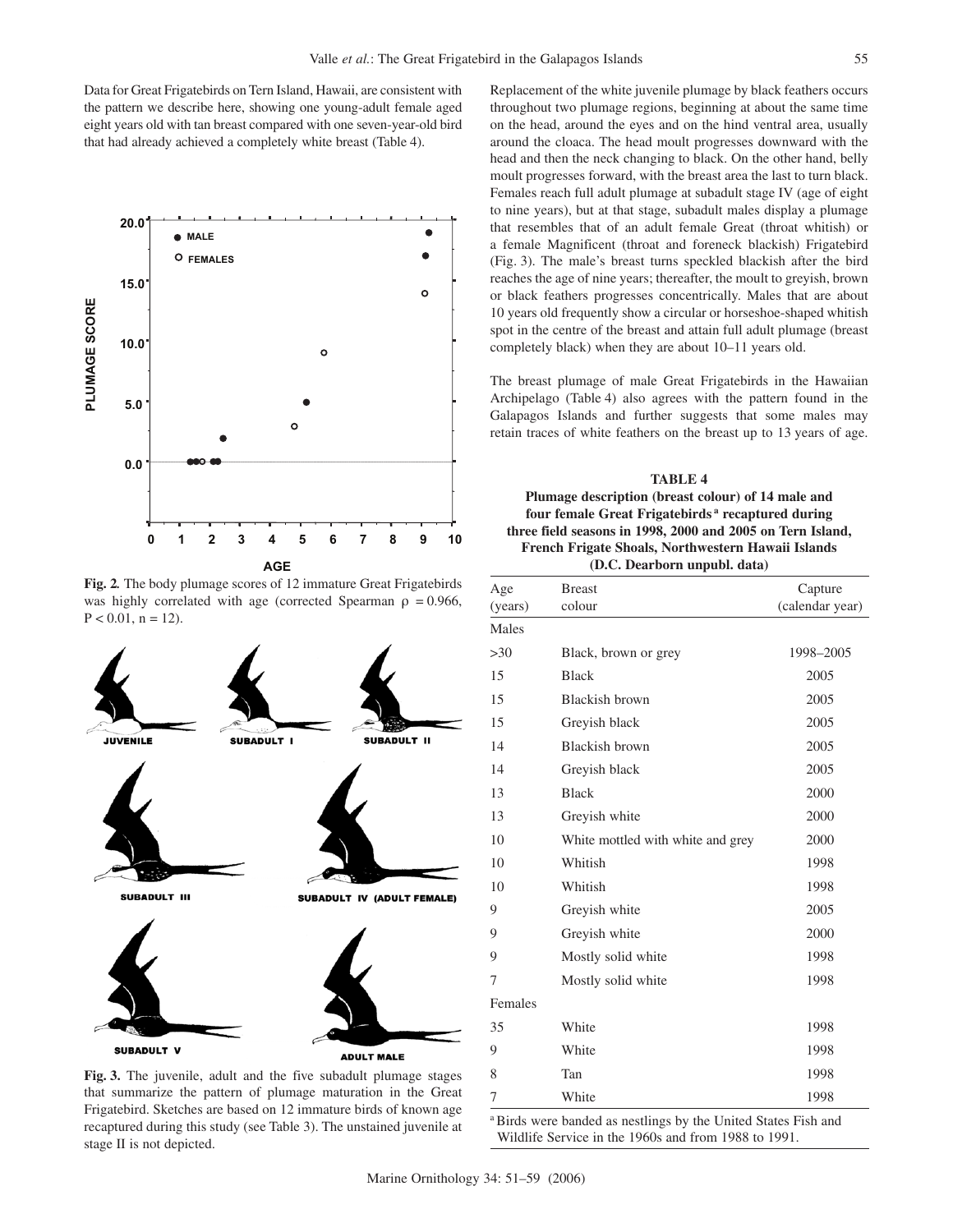The male's iridescent lanceolate feathers on the back and scapula regions become noticeable at the age of five years, reach about half their final length and number at the age of six to seven years and reach their full length at eight to nine years.

The green-blue juvenile orbital ring becomes spotted with black at the age of three to four years and turns completely black (males) or red (females) at an age of seven to eight years. Among the 70 immature males, we found eight males younger than five years displaying blue orbital rings spotted with red, five birds aged six to seven years with orbital rings completely red (as for females), and four older than seven years with orbital rings showing a mixture of red and black spots. However, we found no males in full adult plumage possessing red orbital rings. We therefore infer that possession of red orbital rings is only a transitional stage displayed by some males when about six to seven years of age.

#### **Plumage and age at sexual maturity**

Three males of known age at Pitt Islet in 1984 were the first to be found breeding from a cohort of 43 chicks banded at the same locality in 1975. By then they were nine years old and already in full adult plumage except for a small whitish patch in the middle of the breast. Among the more than 800 breeding birds (i.e. attending nests with egg or chick) whose plumage was visually inspected (Table 5), we found no males in noticeably immature plumage. However, judging by a small whitish patch in the breast that was similar to that in nine-year-old males, about  $4\%$  (n = 823) of them were young adult breeding males.

Subadult males displaying plumage similar to that of six- to sevenyear-old birds (a speckled crown, whitish breast and orange-red gular pouch), only rarely and unsuccessfully attempted courtship. We observed a single exceptional case of courtship by a male in unusually young plumage, with head and neck almost entirely white, displaying a small, not well distended orange pouch. A rare but similar observation was reported in Great Frigatebirds on Aldabra Atoll (see Diamond 1975) and has also occasionally been observed in Hawaii (D.C. Dearborn pers. comm.).

The only female from the cohort born at Pitt Islet in 1975 that we found breeding at the same place was nine years old and already

#### **TABLE 5**

**Number (N) of breeding Great Frigatebirds whose plumage was visually inspected, and the percentage of young adults (birds with traces of rust-coloured or white feathers) found at several colonies in the Galapagos Islands between July 1983 and November 1984**

| Colony          |     | <b>Males</b> | <b>Females</b> |        |  |
|-----------------|-----|--------------|----------------|--------|--|
|                 | N   | $\%$         | N              | $\%$   |  |
| Genovesa Island |     |              |                |        |  |
| B. Darwin       | 218 | (1.4)        | 232            | (5.2)  |  |
| Other colonies  | 430 | (2.3)        | 610            | (1.6)  |  |
| Pitt Islet      | 15  | (26.7)       | 23             | (8.7)  |  |
| North Seymour   | 160 | (9.0)        | 198            | (11.7) |  |
| San Cristóbal   |     |              |                |        |  |
| Playa Ochoa     |     |              | 5              | (0.0)  |  |
| Total           | 823 | (3.8)        | 1068           | (4.3)  |  |

had full adult plumage, although with a few rust-coloured feathers scattered over its white breast. We inspected the body plumage of more than a thousand females attending nests with eggs or chicks (Table 5), and found only two females with slight whitish crowns breeding while not yet in full adult plumage. However, as inferred from rust-coloured feathers on their breast, we considered that about  $4\%$  (n = 1068) of breeding females observed were also young adult breeders.

# **DISCUSSION**

#### **Plumage maturation and age at first breeding**

This study shows that plumage and sexual maturation in the Great Frigatebird are slow, gradual and correlated processes that are completed only when females are eight to nine and males 10 to 11 years of age or older. Males and females only rarely attempted to breed before attaining full adult plumage, and no male with noticeable immature plumage succeeded at attracting a mate.

Although sexual and plumage maturation coincide and Great Frigatebirds start attempting to breed at this stage, we expect that first reproduction may be even further delayed. A strong competition for preferred nest sites prevents part of the potential breeding population from mating every year (Valle 1986). Thus, the Great Frigatebird has a prebreeding period longer than that of most other seabirds. The only other seabirds with comparable slow plumage and sexual maturation are the large and pelagic albatrosses of the genus *Diomedea* that, on average, start breeding when 11–12 years of age (Tickell 1967**)**, Weimerskirch & Jouventin 1987, Jouventin & Weimerskirch 1990).

#### **The pattern of plumage maturation**

Sequential immature plumages that are assumed to result from periodic moults have been reported in several long-lived birds with an extended prebreeding period, including birds of prey (Bortolotti 1984, McCullough 1989, Cabot & de Vries 2004) and seabirds such as albatrosses (Harris 1973; Prince *et al.* 1997; Harrison 1979, 1983; Weimerskirch & Jouventin 1987; Weimerskirch *et al.* 1989; Hyrenbach 2002), boobies and gannets (Nelson 1978, Harris 1979) and cormorants (Rasmussen 1989). Here, we argue that the Great Frigatebird acquires its full adult plumage through a single protracted post-juvenile moult (Prebasic I—Palmer 1972) rather than through several consecutive periodic moults as is usually thought. Therefore, the several plumages displayed by immature Great Frigatebirds are likely to be transitional stages of the postjuvenile moult rather than true intermediate plumages produced through periodic moults.

### **Why do frigatebirds protract plumage and sexual maturation?**

The extensive period that the Great Frigatebird, and apparently other frigatebirds (Diamond 1975, Nelson 1976), require for plumage and sexual maturation remains enigmatic. For example, the biology of frigatebirds suggests that the proposed hypotheses for delayed plumage maturation may not apply to them. Frigatebirds remain largely free from predation at all age-stages. Immature male and female frigatebirds display similar body plumage that is distinctive from that of adult females, and birds wearing immature plumage rarely attempt to breed. Therefore, neither the cryptic nor the female mimicry hypotheses explain a delay in plumage maturation. Among frigatebirds, immature birds are subordinate to both males and females, and males (which are smaller than females) are subordinate to females (C.A. Valle unpubl. data, but see Gibbs & Gibbs 1987).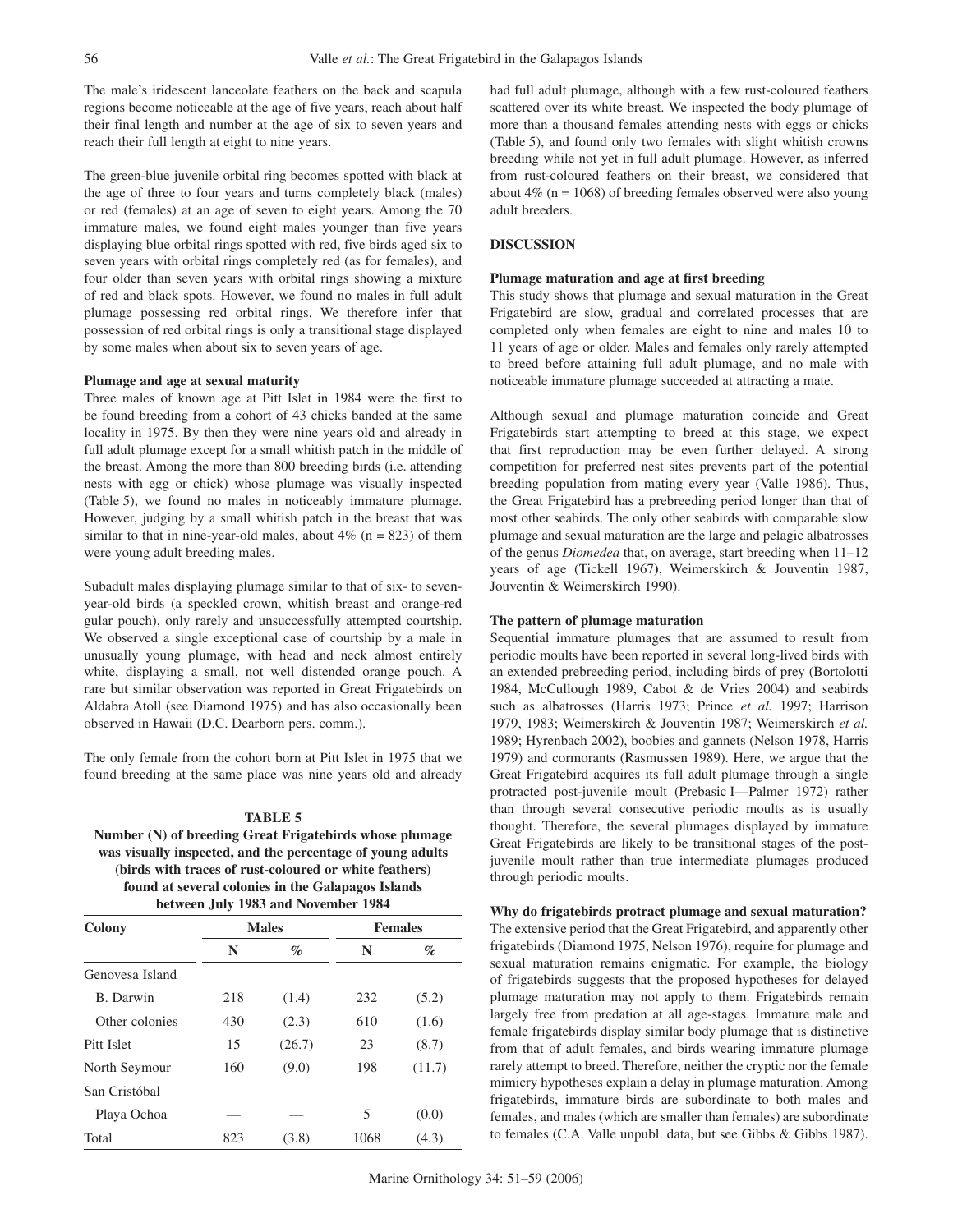That a distinctive immature plumage reduces aggression by adults on foraging grounds is unlikely, because foraging juvenile and immature birds are frequently attacked by adults (Gibbs & Gibbs 1987, C.A. Valle unpubl. data). An immature plumage therefore does not play a generalized status-signalling role during the extended prebreeding period in frigatebirds. Furthermore, strictly speaking, frigatebirds do not have delayed plumage maturation (delayed acquisition of adult plumage by sexually mature birds—see Rohwer *et al.* 1980, Rohwer & Butcher 1988, Thompson 1991). Instead sexual and somatic (plumage) maturation are correlated, and birds wearing subadult plumages have not been found to breed.

However, frigatebirds, especially immature ones, face major difficulties in gathering enough food to meet their daily energy demands and so are adapted to long periods of fasting (Nelson 1976, Valle 1986). By extending the duration of the post-juvenile moult, frigatebirds may avoid the substantial increase in daily energy and nutrient demands. In support of a single extended post-juvenile moult of body plumage in the Great Frigatebird, and presumably in other frigatebirds, we have found that adult Great Frigatebirds are able to arrest moult and retain feathers, even flight feathers, for up to four years (Valle 1986), in spite of the negative impact that old ragged flight feathers may have on flight performance. The high energetic cost of moulting also is a likely explanation of why several marine birds, including frigatebirds, extend the flight feather moult over several months to more than a year (Kendeigh *et al.* 1977, King 1980, Walsberg 1983, King & Murphy 1985). This is also presumed to be the reason why several tropical seabirds arrest their moult to commence breeding (Ashmole 1971, De Korte & De Vries 1978).

Furthermore, because of their highly specialized feeding technique, frigatebirds may not be under strong selective pressure to moult body plumage every year. Frigatebirds feed on the wing (i.e. they do not enter the water when feeding—Nelson 1976, Valle 1986), and so the rate of body-plumage wear is expected to be slow. Moreover, they have no great need for body plumage insulation, unlike most seabirds (Ashmole 1971, Palmer 1972, Payne 1972, Diamond 1976, Furness 1988, Melville 1991). Therefore, frigatebirds may extend their body-plumage moult over several years with little impact on foraging ability, while reducing the energy demands and physiologic stress that moulting involves.

We propose that the adaptive significance of a slow extended period for plumage maturation in frigatebirds arises from the energysaving benefits to subadult survival that result from extending post-juvenile moult over a long period. This is a form of the moult constraints hypothesis (see Rohwer *et al.* 1983, Rohwer 1986, Rohwer & Butcher 1988) in which distinctive subadult plumages in frigatebirds may not be adaptive *per se.* Marine ornithologists have widely recognized that slow plumage maturation in frigatebirds, as well as in several other marine birds, might result from the advantages of reduced daily energy demands on young birds (e.g. Nelson 1976, 1983; MacLean 1986; Burger 1987). The slow sexual maturation of frigatebirds might also be related to immature birds requiring a long period to learn and improve foraging skills (Nelson 1976, Valle 1986) and to their presumed great longevity (Valle 1986, Joula *et al.* in press). These arguments are also consistent with Studd & Robertson's (1985—but see Montgomerie & Lyon 1986) breeding-threshold hypothesis and with predictions from life-history models (e.g. Williams 1966, Lack 1968, Ricklefs 1977, Horn 1978, Wittenberger 1979, Horn & Rubenstein 1984) that delaying breeding or avoiding the energy cost of annual moult in a long-lived organism may be beneficial to an individual's lifetime reproductive success.

#### **Is a distinctive juvenile plumage adaptive in frigatebirds?**

The adaptive value of a distinctive white plumage in juvenile frigatebirds remains unclear. If having a white plumage has no advantage during the prebreeding subadult stage, then why do not frigatebird nestlings directly develop a black juvenile plumage similar to that of adults? Black feathers are stronger and more resistant to wearing from abrasion (Barrowclough & Sibley 1980, Bonser 1995), and relative to white feathers, melanin-based feather colouration may not be particularly expensive to produce (McGraw & Hill 2000, McGraw *et al.* 2002). An energy or nutrient constraint hypothesis may, therefore, not be a plausible explanation.

We have already argued that a distinctive white immature plumage might accrue no benefit during the subadult stage. However, a distinctive white immature plumage may serve as a status-signalling mechanism that reduces aggression from courting males while dependent juveniles remain at the nest site. Among frigatebirds, the breeding cycle lasts more than a year. Therefore, when the next breeding season starts, fledged juveniles from the previous year are still dependent on their parents for food and remain largely attached to their nest site, where they usually return to be fed (Nelson 1976, Valle 1986). Thus, courting males sit side-by-side with juveniles from previous years in the courting grounds. In agreement with our hypothesis, our observations showed that males in courtship, and those recently mated, which usually are more aggressive, were highly tolerant toward juveniles and only rarely attacked them when at their nest site.

# **ACKNOWLEDGMENTS**

This research had the financial and logistic support of the Charles Darwin Foundation and the Galapagos National Park Service. We are particularly grateful to Jacinto Gordillo for sharing with us the records of banded frigatebirds and to our field assistants Sara Balseca, Wilson Cabrera, Camilo Calapaucha, Ma. José Campos, Flavio Coello, Jaime Guerrero, Mariana Jaramillo, Ko de Korte, María Leonor Ortega, Dittie Rebel, Liliana Sotomayor and Hugo Sánchez. We are grateful to Peter Grant, Rosemary Grant, Graham Head, Robert Montgomerie and Bill Ross for their valuable comments and help in improving our English. We are most grateful to Donald C. Dearborn for sharing invaluable data with us and providing a review that greatly strengthened our paper and to an anonymous reviewer whose comments lead us to express our findings and conclusions more precisely. Finally, we would like to thank Carlos Montúfar for his encouragement in publishing the results of this study.

#### **REFERENCES**

- ASHMOLE, N.P. 1971. Seabird ecology and the marine environment. In: Farner, D.S. & King, J.R. (Eds). Avian biology I. London: Academic Press. pp. 223–281.
- BARROWCLOUGH, G.F. & SIBLEY, F.C. 1980. Feather pigmentation and abrasion: test of a hypothesis. *Auk* 97: 881–883.
- BONSER, R.H.C. 1995. Melanin and the abrasion resistance of feathers. *Condor* 97: 590–591.
- BORTOLOTTI, G.R. 1984. Sexual size dimorphism and age-related variation in Bald Eagles. *Journal of Wildlife Management* 48: 72–81.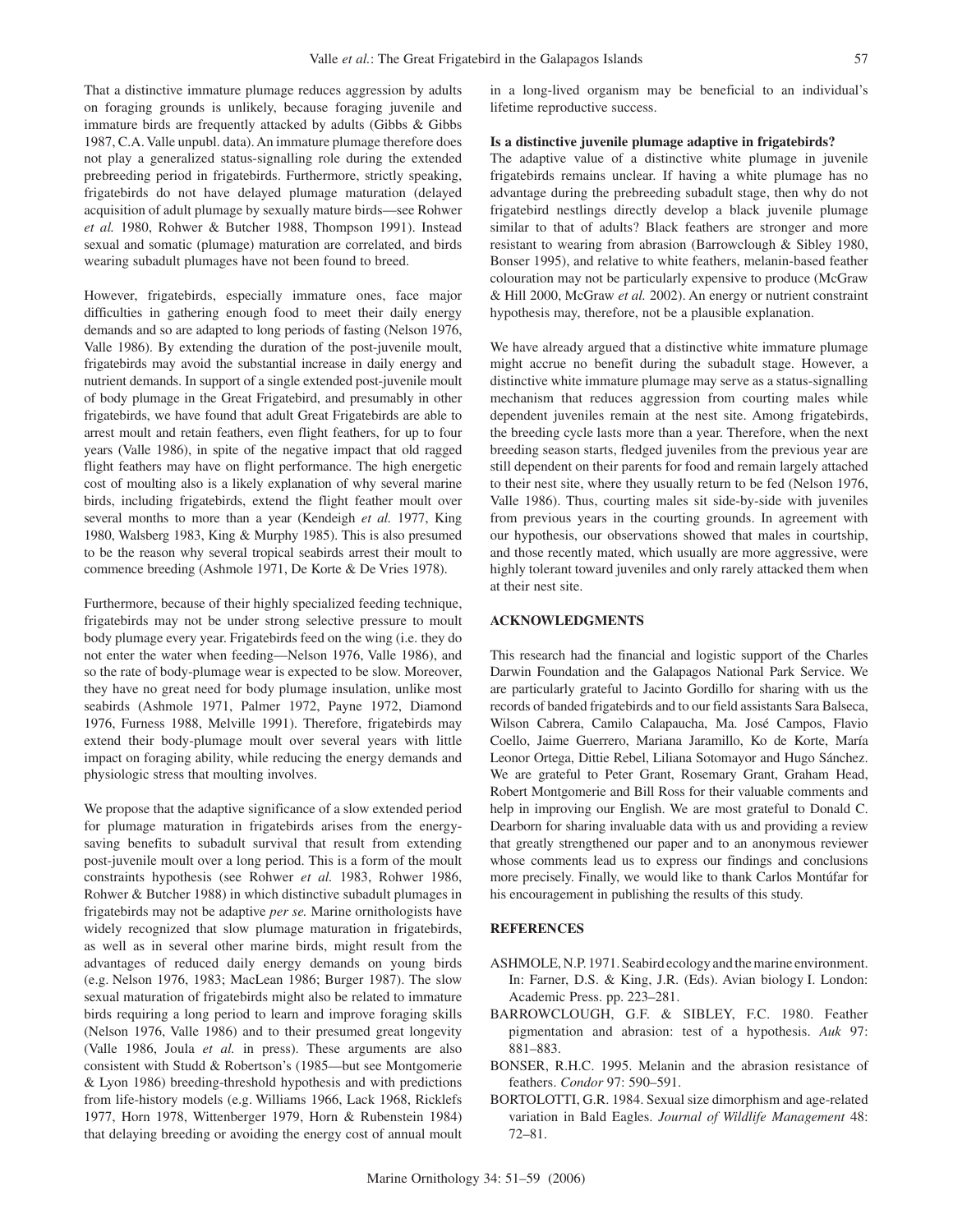- BURGER, J. 1987. Foraging efficiency in gulls: a congeneric comparison of age differences in efficiency and age of maturity. *Studies in Avian Biology* 10: 83–90.
- CABOT, J. & DE VRIES, T. 2004. Age- and sex-differentiated plumages in the two colour morphs of the Variable Buzzard *Buteo polyosoma*: a case of delayed maturation with subadult males disguised in definitive adult female plumage. *Bulletin of the British Ornithologists' Club* 124: 272–285.
- CHU, P.C. 1994. Historical examination of delayed plumage maturation in the shorebirds (Aves: Charadriiformes). *Evolution* 48: 327–350.
- COELLO, F., HERNÁNDEZ, C., ORTEGA, M.L. & DE VRIES, T. 1977. Reproducción y frecuencia alimenticia de *Fregata minor* en Genovesa y *Fregata magnificens* en Seymour Norte, Galapagos. *Revista Universidad Católica* 5: 71–110.
- CROXALL, J.P. (Ed). 1987. Seabirds: feeding ecology and role in marine environments. Cambridge: Cambridge University Press.
- DEARBORN, D.C. & ANDERS, A.D. In press. Demography and reproductive ecology of Great Frigatebirds. *Atoll Research Bulletin*.
- DE KORTE, J. & DE VRIES, T. 1978. Moult of primaries and rectrices in the Great Frigatebird (*Fregata minor*) on Genovesa, Galapagos. *Bijdragen tot Dierkunde* 48: 81–88.
- DIAMOND, A.W. 1973. Notes on the breeding biology and behavior of the Magnificent Frigatebird. *Condor* 75: 200–209.
- DIAMOND, A.W. 1975. Biology and behaviour of frigatebirds *Fregata* spp. on Aldabra Atoll. *Ibis* 117: 302–323.
- DIAMOND, A.W. 1976. Subannual breeding and moult cycles in the Bridled Tern *Sterna anaethetus* in the Seychelles. *Ibis* 118: 414–419.
- FURNESS, R.W. 1988. Influences of status and recent breeding experience on the moult strategy of the Yellow-nosed Albatross *Diomedea chlororhynchos. Journal of Zoology, London* 215: 719–727.
- GIBBS, H.L. & GIBBS, J.P. 1987. Prey robbery by nonbreeding Magnificent Frigatebirds (*Fregata magnificens*). *Wilson Bulletin* 99: 101–104.
- GRANT, B.R. 1990. The significance of subadult plumage in Darwin's Finches, *Geospiza fortis. Behavioral Ecology* 1: 161–170.
- GRANT, P.R. & GRANT, B.R. 1980. The breeding and feeding characteristics of Darwin Finches on Isla Genovesa, Galapagos. *Ecological Monographs* 50: 381–410.
- HARRIS, M.P. 1973. The biology of the Waved Albatross (*Diomedea irrorata*) of Hood Island, Galapagos. *Ibis* 115: 483–510.
- HARRIS, M.P. 1979. Survival and ages of the first breeding of Galapagos seabirds. *Bird Banding* 50: 56–61.
- HARRISON, P. 1979. Identification of Royal and Wandering Albatrosses. *Cormorant* 6: 13–20.
- HARRISON, P. 1983. Seabirds: an identification guide. London: Croom Helm.
- HERNÁNDEZ, C. & DE VRIES, T. 1985. Fluctuaciones en la población de fragatas *Fregata minor* en la Bahía Darwin, Genovesa durante 1975–983. In: Robinson, G. & del Pino, E.M. (Eds). El Niño in the Galapagos Islands—the 1982–1983 event. Quito, Ecuador: Charles Darwin Foundation for the Galapagos Islands. pp. 239–244.
- HILL, G.E. 1988. The function of delayed plumage maturation in male Black-headed Grosbeaks. *Auk* 105: 1–10.
- HORN, H.S. 1978. Optimal tactics of reproduction and life history. In Krebs, J.R. & Davis, N.K. (Eds). Behavioural ecology: an evolutionary approach. London: Blackwell. pp. 279–303.
- HORN, H.S. & RUBENSTEIN, D.I. 1984. Behavioural adaptations and life history. In: Krebs, J.R. & Davis, N.K. (Eds). Behavioural ecology: an evolutionary approach. London: Blackwell. pp. 411–429.
- HYRENBACH, K.D. 2002. Plumage-based ageing criteria for the Black-footed Albatross *Phoebastria nigripes. Marine Ornithology* 30: 85–93.
- JOULA, F.A., DEARBORN, D.C. & VLECK C.M. In press. Telomeres provide insight into lifespan and age structure of a long-lived marine bird. *Auk*.
- JOUVENTIN, P. & WEIMERSKIRCH, H. 1990. Satellite tracking of Wandering Albatrosses. *Nature* 343: 746–748.
- KENDEIGH, S.C., DOL'NIK, V.R. & GAVRILOV, V.M. 1977. Avian energetics. In: Pinowski, J. & Kendeigh, S.C. (Eds). Granivorous birds in ecosystems. Cambridge: Cambridge University Press. pp. 127–204.
- KENNEDY, M. & SPENCER, H.G. 2004. Phylogenies of the frigatebirds (Fregatidae) and tropicbirds (Phaethontidae), two divergent groups of the traditional order Pelecaniformes, inferred from mitochondrial DNA sequences. *Molecular Phylogenetics and Evolution* 31: 31–38.
- KING, J.R. 1980. Energetics of avian moult. Berlin: Acta XVII Congressus Internationalis Ornithologici. pp. 312–317.
- KING, J.R. & MURPHY, M.E. 1985. Periods of nutritional stress in the annual cycles of endotherms: fact or fiction? *American Zoologist* 25: 955–964.
- LACK, D. 1968. Ecological adaptations for breeding in birds. London: Methuen.
- LYON, B.E. & MONTGOMERIE, R.D. 1986. Delayed plumage maturation in passerine birds: reliable signaling by subordinate males? *Evolution* 40: 605–615.
- MACLEAN, A.A.E. 1986. Age-specific foraging ability and the evolution of deferred breeding in three species of gulls. *Wilson Bulletin* 98: 267–269.
- McCULLOUGH, M.A. 1989. Molting sequence and aging of Bald Eagles. *Wilson Bulletin* 101: 1–10.
- MCGRAW, K.J. & HILL, G.E. 2000. Differential effects of endoparasitism on the expression of carotenoid- and melaninbased ornamental colouration. *Proceedings of the Royal Society of London* 267: 1525–1531.
- MCGRAW, K.J., MACILLOP, E.A., DALE, J. & HAUBER, M.E. 2002. Different colors reveal different information: how nutritional stress affects the expression of melanin- and structurally based ornamental plumage. *Journal of Experimental Biology* 205: 3747–3755.
- MELVILLE, D.S. 1991. Primary moult in Black-browed and Shy Mollymawks. *Notornis* 38: 51–53.
- MOLLER, A.P. 1989. Natural and sexual selection on a plumage signal of status and on morphology in house sparrows, *Passer domesticus. Journal of Evolutionary Biology* 2: 125–140.
- MONTGOMERIE, R.D. & LYON, B.E. 1986. Does longevity influence the evolution of delayed plumage maturation in passerine birds? *American Naturalist* 128: 930–936.
- NELSON, J.B. 1976. The breeding biology of frigatebirds—a comparative review. *Living Bird* 14: 113–156.
- NELSON, J.B. 1978. The Sulidae: gannets and boobies. Oxford: Oxford University Press.
- NELSON, J.B. 1983. Contrast in breeding strategies between some tropical and temperate marine Pelecaniformes. *Studies in Avian Biology* 8: 95–114.
- PALMER, R.S. 1972. Patterns of moulting. In: Farner, D.S. & King, J.R. (Eds). Avian biology II. London: Academic Press. pp. 65–102.